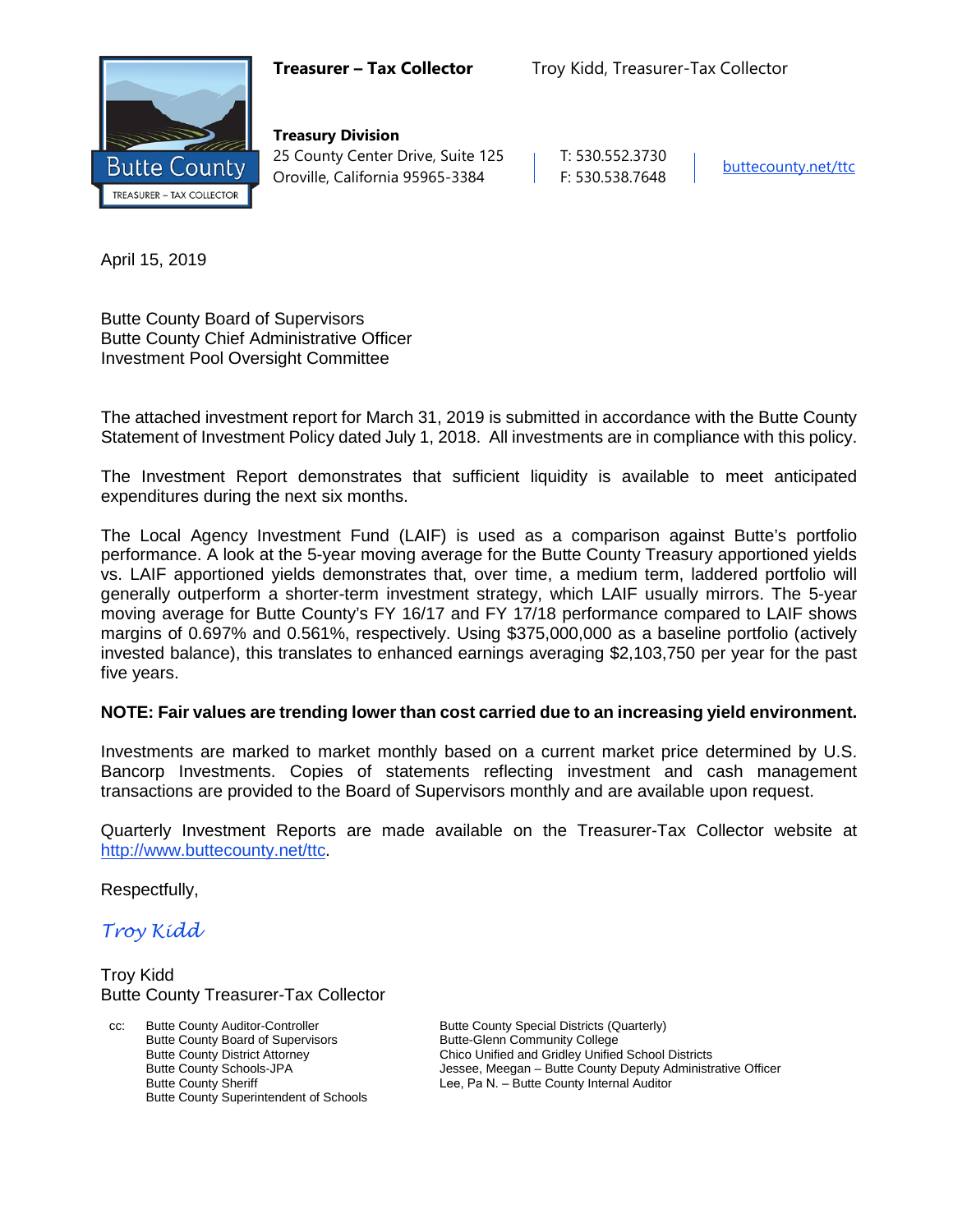

# **BUTTE COUNTY Treasurer's Investment Report Portfolio Holdings by Main Fund** March 31, 2019

Investment Policy Compliance: The investment report for March 31, 2019 is submitted in accordance with the Butte County Statement of Investment Policy dated July 1, 2018. All investments are in compliance with this policy.

Investments are marked to market monthly based on a current market price determined by U.S. Bancorp Investments. The Investment Report demonstrates that sufficient liquidity is available to meet anticipated expenditures during the next six months.

| <b>Main Fund (Actively Managed)</b> | <b>Face Amount/Shares</b> | <b>Market Value</b> |                   | Book Value YTM @ Cost | <b>Days To Maturity</b> |
|-------------------------------------|---------------------------|---------------------|-------------------|-----------------------|-------------------------|
| CalTRUST Short Term                 | 4,744.67                  | 4,744.67            | 4,744.67          | 3.560                 |                         |
| <b>CAMP Short Term</b>              | 55,640,527.92             | 55,640,527.92       | 55,640,527.92     | 2.610                 |                         |
| CD Negotiable                       | 10,500,000.00             | 10,498,316.96       | 10,497,403.16     | 2.190                 | 964                     |
| Corporate - Suprationals            | 73,150,000.00             | 72,585,119.75       | 73,026,676.20     | 2.025                 | 764                     |
| <b>Corporate Notes</b>              | 33,662,000.00             | 33,472,892.33       | 33,435,105.08     | 2.288                 | 1,051                   |
| LAIF                                | 92,945,933.48             | 92,945,933.48       | 92,945,933.48     | 2.436                 | 1                       |
| <b>Municipal Bonds</b>              | 43,760,000.00             | 43,586,023.10       | 43,810,096.56     | 1.970                 | 675                     |
| US Agency                           | 117,760,000.00            | 117,269,674.00      | 117,748,041.58    | 1.986                 | 824                     |
| <b>US Treasury Notes</b>            | 54,000,000.00             | 53,211,166.00       | 53,522,045.82     | 1.896                 | 1,000                   |
| Total / Average                     | 481,423,206.07            | 479,214,398.21      | 480,630,574.47    | 2.165                 | 585                     |
| <b>Main Fund (Other)</b>            | <b>Face Amount/Shares</b> | <b>Market Value</b> | <b>Book Value</b> |                       |                         |
| LAIF / School Bonds                 | 56,511,117.18             | 56,511,117.18       | 56,511,117.18     |                       |                         |
| <b>Operating Accounts</b>           | 19,556,846.55             | 19,556,846.55       | 19,556,846.55     |                       |                         |
| <b>Fiscal Agent Deposits</b>        | 2,579,998.57              | 2,579,998.57        | 2,577,157.17      |                       |                         |
| Total / Average                     | 78,647,962.30             | 78,647,962.30       | 78,645,120.90     |                       |                         |
| <b>Total Cash and Investments</b>   | 560,071,168.37            | 557,862,360.51      | 559,275,695.37    |                       |                         |

*Troy Kidd*

Troy Kidd, Treasurer - Tax Collector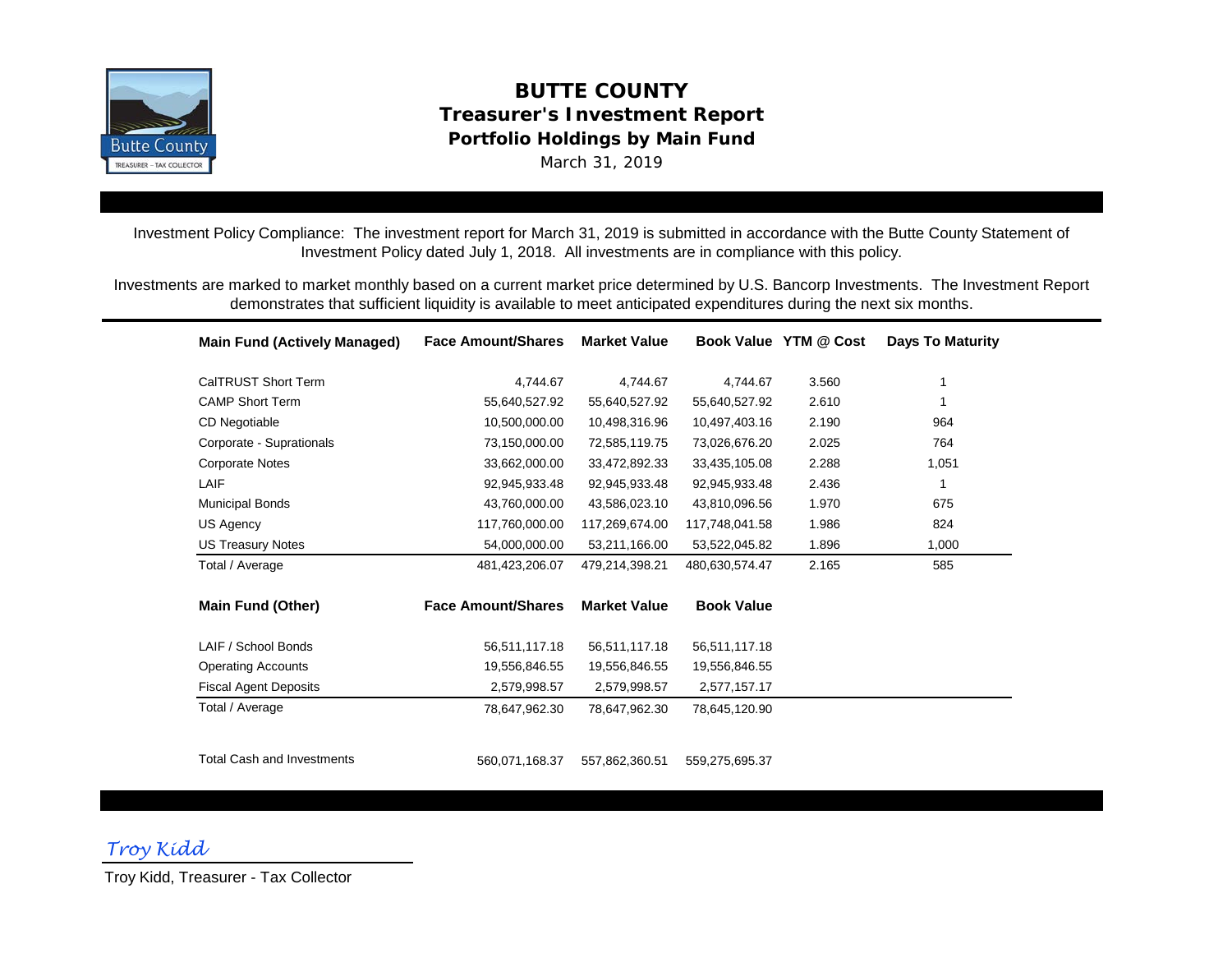

## **Butte County School Bond Proceeds Portfolio Holdings by Portfolio Name**

Date: 03/31/2019

| <b>Description / CUSIP</b>                                                   | Face Amount / Shares | <b>Settlement Date</b> | YTM @ Cost * | <b>Book Value</b> | <b>Market Price</b> | <b>Market Value</b> | <b>Days to Maturity</b> |
|------------------------------------------------------------------------------|----------------------|------------------------|--------------|-------------------|---------------------|---------------------|-------------------------|
| USD Biggs 2019 Bond<br>LAIF 4007 Butte Office of Education LGIP              | 2,400,000.00         | 03/29/2019             | 2.436        | 2,400,000.00      | 100                 | 2,400,000.00        |                         |
| USD Butte - Glenn 2016A GO Bond<br>LAIF 4001 Butte CC LGIP                   | 25,484,755.91        | 04/06/2017             | 2.436        | 25,484,755.91     | 100                 | 25,484,755.91       |                         |
| USD Chico 2012A GO Bond<br>LAIF 4006 Chico USD LGIP                          | 741,339.66           | 05/30/2013             | 2.436        | 741,339.66        | 100                 | 741,339.66          |                         |
| USD Chico 2012B GO Bond<br>LAIF 4006 Chico USD LGIP                          | 20,478,621.07        | 08/28/2018             | 2.436        | 20,478,621.07     | 100                 | 20,478,621.07       |                         |
| USD Chico 2016A GO Bond<br>LAIF 4006 Chico USD LGIP                          | 5,026,400.54         | 04/25/2017             | 2.436        | 5,026,400.54      | 100                 | 5,026,400.54        |                         |
| <b>USD Thermalito 2018A Bond</b><br>LAIF 4007 Butte Office of Education LGIP | 2,380,000.00         | 02/26/2019             | 2.436        | 2,380,000.00      | 100                 | 2,380,000.00        |                         |
| Total / Average                                                              | 56,511,117.18        |                        | 2.436        | 56,511,117.18     | 100                 | 56,511,117.18       |                         |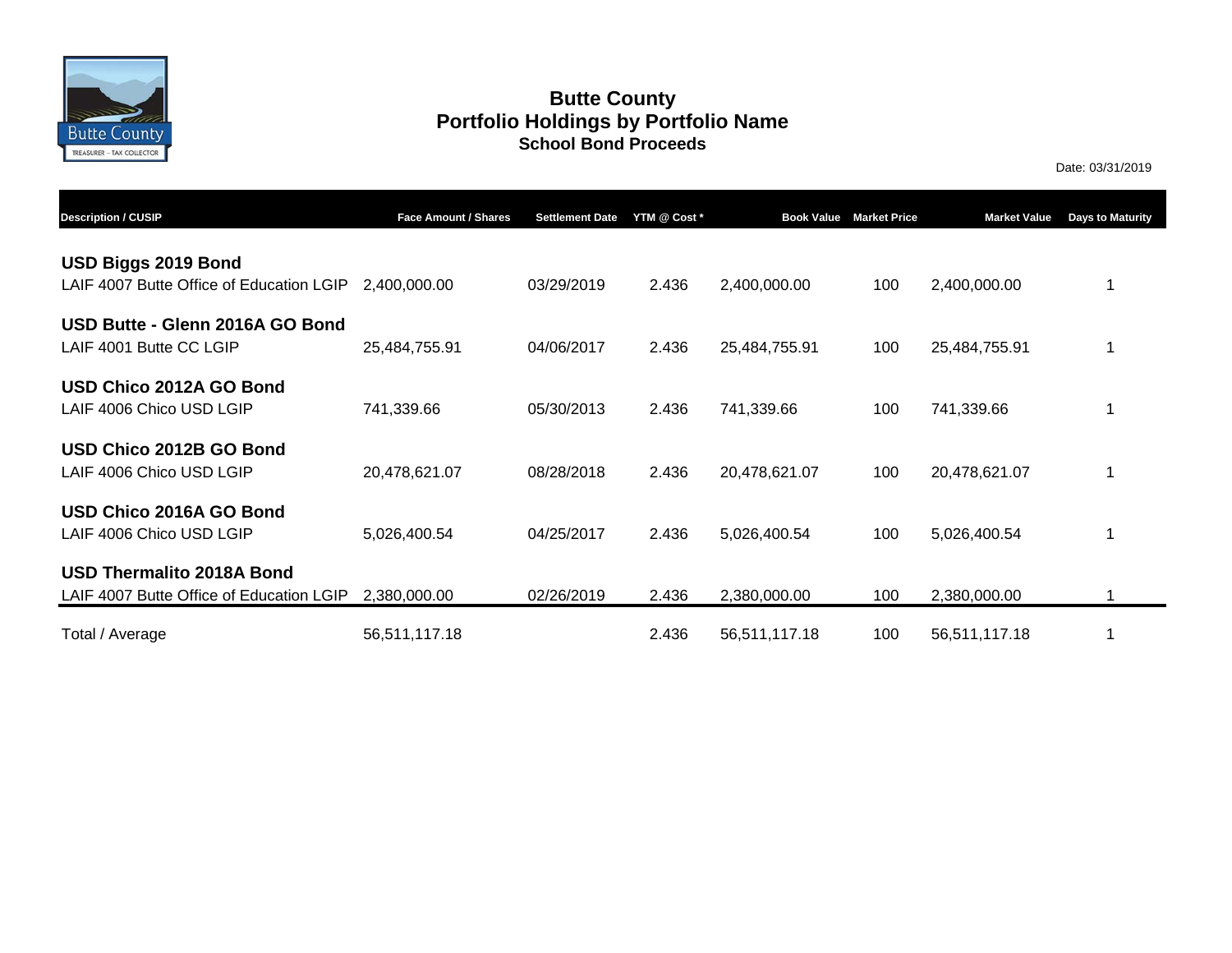

#### **Butte County Portfolio Holdings by Portfolio Name Investments Under Management of Fiscal Agent**

Date: 03/31/2019

**Description CUSIP/Ticker Settlement Date YTM @ Cost Book Value Market Price Market Value Days to Maturity Face Amount / Shares** Discovery Benefits Cash DISCOVERY 32,841.40 06/30/2018 0.000 30,000.00 100 32,841.40 1 Umpqua - York Risk Services Group Cash UMPQUA2601 212,089.88 06/29/2007 0.000 212,089.88 100 212,089.88 1 Sub Total / Average 244,931.28 0.000 242,089.88 100 244,931.28 1 Wells Fargo - Interest Account MM MM1141 6556.56 08/03/2004 0.000 556.56 100 556.56 100 Wells Fargo - Interest Rate Stabilization LGIP CASH1109 1,694.78 06/30/2018 2.436 1,694.78 100 1,694.78 100 Wells Fargo - Interest Rate Stabilization MM MM1109 1,037.15 08/03/2004 2.279 1,037.15 100 1,037.15 100 Wells Fargo - Principal Account MM MM1140 11.87 08/03/2004 0.000 11.87 100 11.87 1 Wells Fargo - Series A Bond Fund MM  $MM1106$  1,306,258.67 07/01/2018 2.279 1,306,258.67 100 1,306,258.67 1 Wells Fargo - Series B Bond Fund MM MM1305 958,627.19 08/03/2004 2.279 958,627.19 100 958,627.19 1 Wells Fargo - Series B Interest Fund MM MM1307 68.55 08/03/2004 2.279 68.55 100 68.55 100 Wells Fargo - Series B Interest Fund MM MM1301 47,736.85 08/03/2004 2.279 47,736.85 100 47,736.85 1 Wells Fargo - Surplus Account MM MM1142 19,075.67 08/03/2004 0.000 19,075.67 100 19,075.67 1 Sub Total / Average 2,335,067.29 2.260 2,335,067.29 100 2,335,067.29 1 **Total / Average 2,579,998.57 2.045 2,577,157.17 100 2,579,998.57 1 Pension - 2004 Obligation Bonds Fiscal Agent Deposits**

(Discovery Benefits) Benefits can be paid in advance of receipt of offsetting payroll deductions.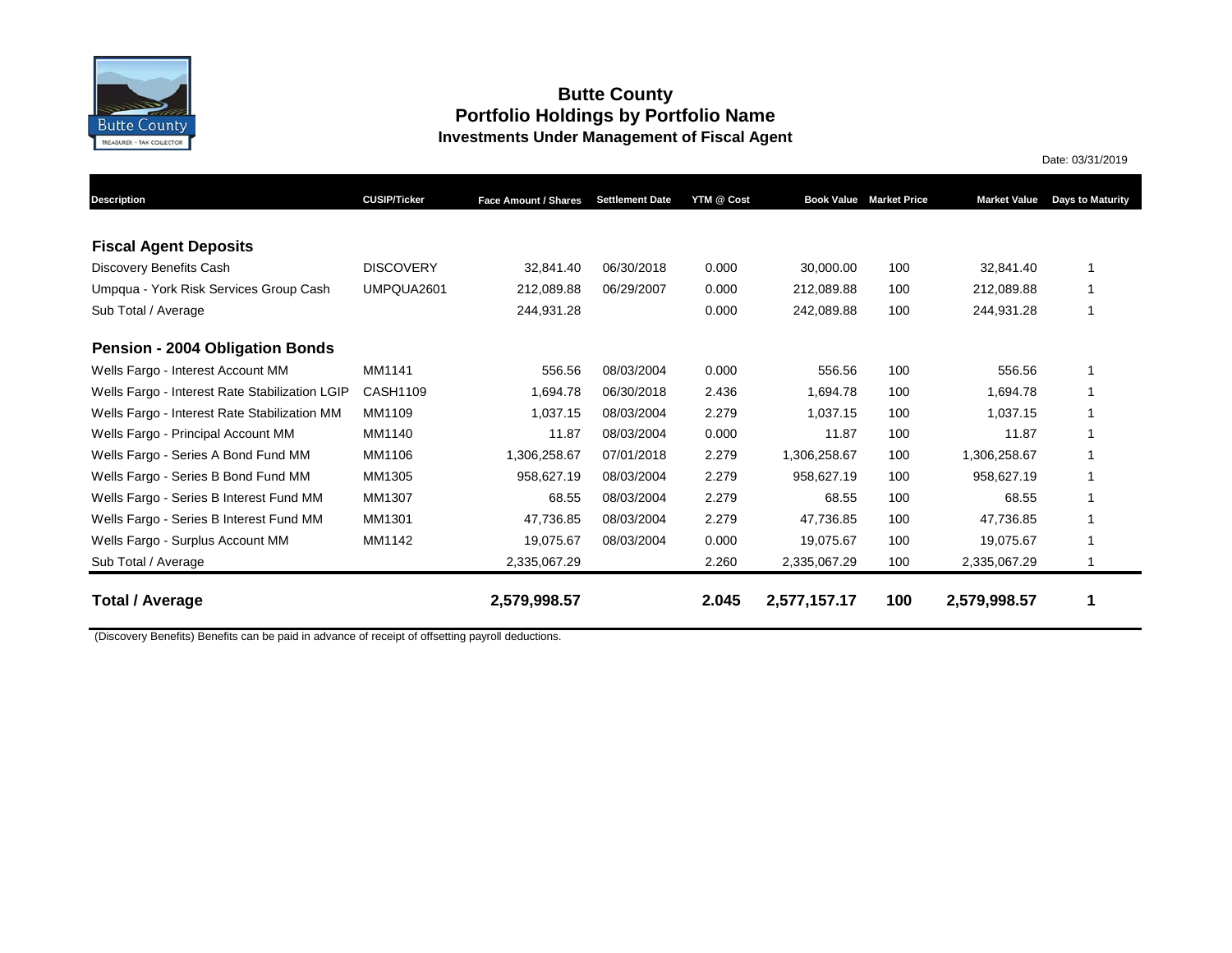

## **Butte County Actively Managed Portfolio 3/31/2019**

### **Distribution by Main Fund - Market Value**



## **Distribution by Maturity Range - Market Value**

| <b>Maturity Range Allocation</b> |                     |                |  |  |                        |  |  |  |
|----------------------------------|---------------------|----------------|--|--|------------------------|--|--|--|
| <b>Maturity Range</b>            | <b>Market Value</b> | % of Portfolio |  |  |                        |  |  |  |
| 0-12 Months                      | 219,316,406.56      | 45.77          |  |  |                        |  |  |  |
| 1-2 Years                        | 64,076,873.00       | 13.37          |  |  | O-12 Months            |  |  |  |
| 2-3 Years                        | 92,730,715.65       | 19.35          |  |  | 1-2 Years              |  |  |  |
| 3-4 Years                        | 51,482,073.00       | 10.74          |  |  | 2-3 Years              |  |  |  |
| 4-5 Years                        | 51,608,330.00       | 10.77          |  |  | 3-4 Years<br>4-5 Years |  |  |  |
|                                  |                     |                |  |  |                        |  |  |  |
| <b>Total / Average</b>           | 479,214,398.21      | 100            |  |  |                        |  |  |  |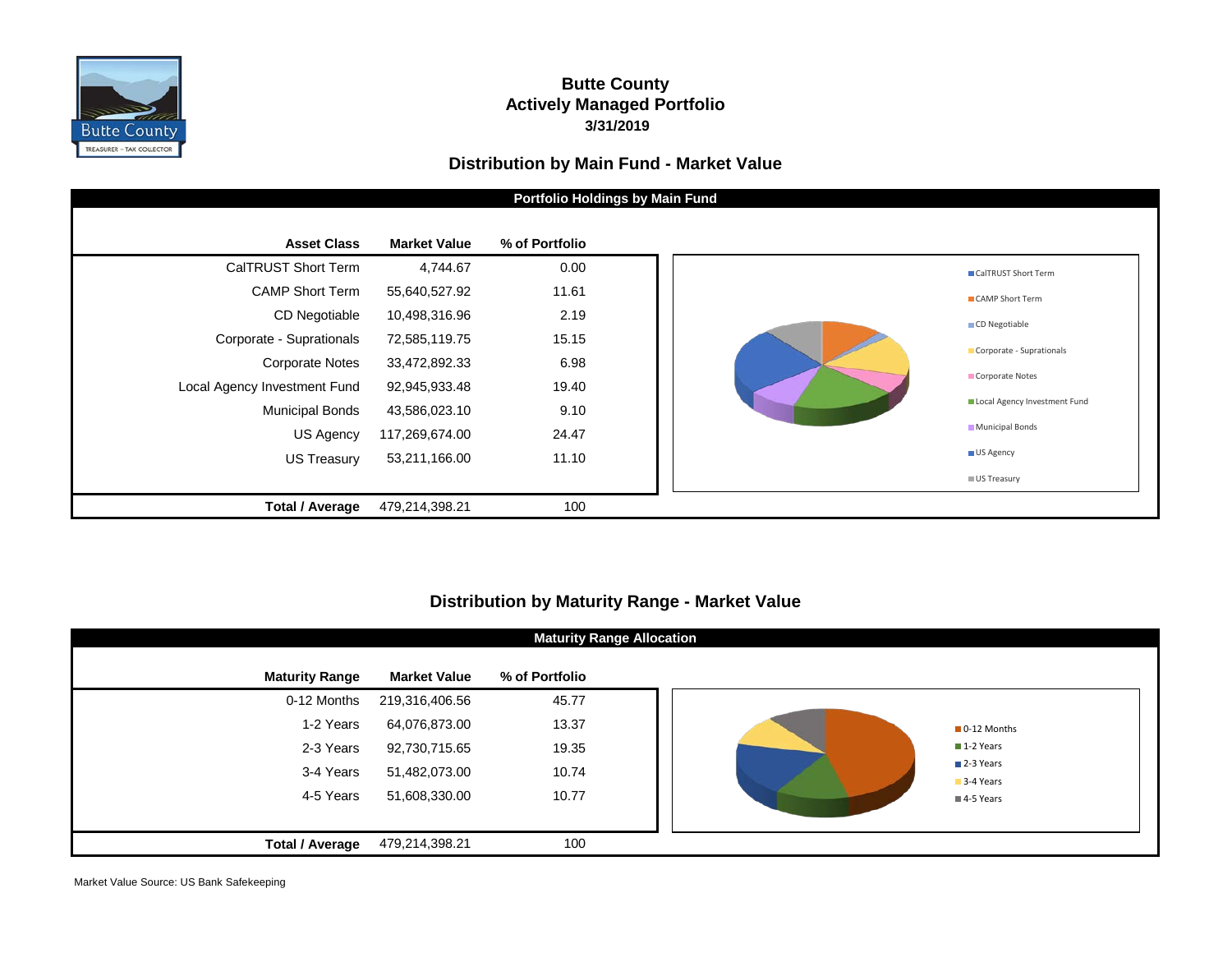

## **BUTTE COUNTY**

#### **Treasurer's Investment Report Fixed Portfolio Holdings Detail March 31, 2019**

| <b>CUSIP/Ticker</b>             | <b>Description</b>                         |            |           |            |            |       | Credit Rating 1 Credit Rating 2 Settlement Date Maturity Date YTM @ Cost Face Amount/Shares | <b>Market Value</b> | <b>Book Value</b> |
|---------------------------------|--------------------------------------------|------------|-----------|------------|------------|-------|---------------------------------------------------------------------------------------------|---------------------|-------------------|
| <b>CD Negotiable</b>            |                                            |            |           |            |            |       |                                                                                             |                     |                   |
| 966594AW3                       | Whitney Bank MS 1.7 1/27/2020              | NR.        | NR.       | 01/25/2017 | 01/27/2020 | 1.700 | 250,000.00                                                                                  | 248,783.66          | 250,000.00        |
| 02587DXE3                       | American Express UT 1.95 1/30/2020         | <b>NR</b>  | <b>NR</b> | 01/30/2015 | 01/30/2020 | 1.950 | 250,000.00                                                                                  | 249,289.47          | 250,000.00        |
| 474067AK1                       | Jefferson Financial LA 2.4 2/27/2020       | <b>NR</b>  | <b>NR</b> | 02/27/2018 | 02/27/2020 | 2.400 | 250,000.00                                                                                  | 250,243.83          | 250,000.00        |
| 71270QMS2                       | Peoples Bank CT 1.8 4/15/2020              | <b>NR</b>  | <b>NR</b> | 04/15/2015 | 04/15/2020 | 1.800 | 250,000.00                                                                                  | 250,000.00          | 250,000.00        |
| 140420RX0                       | Capital One Bank VA 1.9 6/20/2020          | <b>NR</b>  | <b>NR</b> | 06/10/2015 | 06/20/2020 | 1.996 | 250,000.00                                                                                  | 250,000.00          | 249,620.30        |
| 05580ACW2                       | BMW Bank of North America 2.2 9/18/2020    | <b>NR</b>  | <b>NR</b> | 09/18/2015 | 09/18/2020 | 2.200 | 250,000.00                                                                                  | 250,000.00          | 250,000.00        |
| 20033AMR4                       | Comenity Capital Bank UT 2.25 9/21/2020    | <b>NR</b>  | <b>NR</b> | 09/21/2015 | 09/21/2020 | 2.250 | 250,000.00                                                                                  | 250,000.00          | 250,000.00        |
| 49306SYW0                       | Key National Bank OH 1.85 9/25/2020        | <b>NR</b>  | NR.       | 09/27/2017 | 09/25/2020 | 1.850 | 250,000.00                                                                                  | 250,000.00          | 250,000.00        |
| 254672VT2                       | Discover Bank DE 2.2 10/21/2020            | <b>NR</b>  | <b>NR</b> | 10/21/2015 | 10/21/2020 | 2.200 | 250,000.00                                                                                  | 250,000.00          | 250,000.00        |
| 14042RBL4                       | Capital One VA 2.25 10/28/2020             | <b>NR</b>  | <b>NR</b> | 11/13/2015 | 10/28/2020 | 2.277 | 250,000.00                                                                                  | 250,000.00          | 249,873.86        |
| 94986TWG8                       | Wells Fargo Bank SD Step 12/3/2020-18      | <b>NR</b>  | <b>NR</b> | 12/03/2015 | 12/03/2020 | 1.982 | 250,000.00                                                                                  | 250,000.00          | 250,000.00        |
| 29266NX93                       | Enerbank USA UT 1.85 1/28/2021             | <b>NR</b>  | <b>NR</b> | 01/28/2016 | 01/28/2021 | 1.903 | 250.000.00                                                                                  | 250,000.00          | 249,749.93        |
| 89677DET9                       | Tristate Capital Bank PA 2.35 2/1/2021     | <b>NR</b>  | <b>NR</b> | 01/31/2018 | 02/01/2021 | 2.350 | 250,000.00                                                                                  | 250,000.00          | 250,000.00        |
| 02007GCP6                       | Ally Bank UT 2.85 5/10/2021                | <b>NR</b>  | <b>NR</b> | 05/10/2018 | 05/10/2021 | 2.850 | 250,000.00                                                                                  | 250,000.00          | 250,000.00        |
| 128829AC2                       | Caldwell Bank & Trust LA 1.4 5/13/2021     | <b>NR</b>  | <b>NR</b> | 05/13/2016 | 05/13/2021 | 1.400 | 250,000.00                                                                                  | 250,000.00          | 250,000.00        |
| 27113PBE0                       | East Boston Savings Bank MA 1.5 5/23/2021  | <b>NR</b>  | <b>NR</b> | 06/23/2016 | 05/23/2021 | 1.500 | 250,000.00                                                                                  | 250,000.00          | 250,000.00        |
| 58403B4S2                       | Medallion Bank UT 1.4 7/25/2021            | <b>NR</b>  | <b>NR</b> | 07/28/2016 | 07/25/2021 | 1.400 | 250,000.00                                                                                  | 250,000.00          | 250,000.00        |
| 88413QBN7                       | Third Federal Savings OH 2 7/28/2021       | <b>NR</b>  | <b>NR</b> | 07/28/2017 | 07/28/2021 | 2.000 | 250,000.00                                                                                  | 250,000.00          | 250,000.00        |
| 95960NJN8                       | Western State Bank ND 1.4 7/29/2021        | <b>NR</b>  | <b>NR</b> | 07/29/2016 | 07/29/2021 | 1.400 | 250,000.00                                                                                  | 250,000.00          | 250,000.00        |
| 74267GVM6                       | Private Bank & Trust IL 1.5 8/30/2021      | <b>NR</b>  | <b>NR</b> | 08/30/2016 | 08/30/2021 | 1.500 | 250,000.00                                                                                  | 250,000.00          | 250,000.00        |
| 08173QBR6                       | Beneficial Mutual Savings PA 1.5 9/13/2021 | <b>NR</b>  | <b>NR</b> | 09/16/2016 | 09/13/2021 | 1.500 | 250,000.00                                                                                  | 250,000.00          | 250,000.00        |
| 87165FNC4                       | Synchrony Bank UT 1.7 10/21/2021           | <b>NR</b>  | <b>NR</b> | 10/21/2016 | 10/21/2021 | 1.700 | 250,000.00                                                                                  | 250,000.00          | 250,000.00        |
| 084601GS6                       | Berkshire Bank MA 2.2 12/30/2021           | <b>NR</b>  | <b>NR</b> | 12/30/2016 | 12/30/2021 | 2.200 | 250,000.00                                                                                  | 250,000.00          | 250,000.00        |
| 940727AH3                       | Washington First Bank MD 2.05 2/23/2022    | <b>NR</b>  | <b>NR</b> | 02/23/2017 | 02/23/2022 | 2.050 | 250,000.00                                                                                  | 250,000.00          | 250,000.00        |
| 25665QAV7                       | Dollar Bank PA 2.05 3/8/2022               | <b>NR</b>  | <b>NR</b> | 03/08/2017 | 03/08/2022 | 2.050 | 250,000.00                                                                                  | 250,000.00          | 250,000.00        |
| 98878BQS0                       | ZBNA UT 2 4/1/2022                         | <b>NR</b>  | <b>NR</b> | 04/03/2017 | 04/01/2022 | 2.102 | 250,000.00                                                                                  | 250,000.00          | 249,159.21        |
| 58740XZB9                       | Mercantile Bank MI 2.1 5/10/2022           | <b>NR</b>  | <b>NR</b> | 05/10/2017 | 05/10/2022 | 2.100 | 250,000.00                                                                                  | 250,000.00          | 250,000.00        |
| 92834CCD2                       | Visionbank IA 2.15 5/31/2022               | NR.        | NR.       | 11/28/2017 | 05/31/2022 | 2.150 | 250,000.00                                                                                  | 250,000.00          | 250,000.00        |
| 06740KKD8                       | Barclays Bank DE 2.2 7/12/2022             | <b>NR</b>  | <b>NR</b> | 07/12/2017 | 07/12/2022 | 2.200 | 250,000.00                                                                                  | 250,000.00          | 250,000.00        |
| 87270LAJ2                       | TIAA First Savings Bank FL 2.2 8/16/2022   | <b>NR</b>  | <b>NR</b> | 08/16/2017 | 08/16/2022 | 2.200 | 250,000.00                                                                                  | 250,000.00          | 250,000.00        |
| 319141HG5                       | First Bank IL 2.2 8/16/2022                | <b>NR</b>  | <b>NR</b> | 08/16/2017 | 08/16/2022 | 2.200 | 250,000.00                                                                                  | 250,000.00          | 250,000.00        |
| 33610RRF2                       | First Premier Bank SD 2 9/15/2022          | <b>NR</b>  | <b>NR</b> | 09/15/2017 | 09/15/2022 | 2.000 | 250,000.00                                                                                  | 250,000.00          | 250,000.00        |
| 66612ABX5                       | Northfield Bank NY 2.15 10/25/2022         | <b>NR</b>  | <b>NR</b> | 10/25/2017 | 10/25/2022 | 2.203 | 250,000.00                                                                                  | 250,000.00          | 249,499.93        |
| 33708UCK3                       | First State Bank MO 2.15 10/27/2022-19     | <b>NR</b>  | <b>NR</b> | 10/27/2017 | 10/27/2022 | 2.150 | 250,000.00                                                                                  | 250,000.00          | 250,000.00        |
| 58733AET2                       | Mercantil Commerce Bank 2.65 12/29/2022    | <b>NR</b>  | <b>NR</b> | 12/29/2017 | 12/29/2022 | 2.650 | 250,000.00                                                                                  | 250,000.00          | 250,000.00        |
| 61747MF63                       | Morgan Stanley Bank UT 2.65 1/11/2023      | <b>NR</b>  | <b>NR</b> | 01/11/2018 | 01/11/2023 | 2.650 | 250,000.00                                                                                  | 250,000.00          | 250,000.00        |
| 080515CM9                       | Belmont Springs MA 2.8 3/14/2023           | <b>NR</b>  | <b>NR</b> | 03/14/2018 | 03/14/2023 | 2.854 | 250,000.00                                                                                  | 250,000.00          | 249,499.93        |
| 17312QJ26                       | Citibank National SD 2.9 4/11/2023         | <b>NR</b>  | <b>NR</b> | 04/11/2018 | 04/11/2023 | 2.900 | 250,000.00                                                                                  | 250,000.00          | 250,000.00        |
| 50116CCA5                       | Kansas State Bank KS 3.25 7/27/2023        | <b>NR</b>  | <b>NR</b> | 07/27/2018 | 07/27/2023 | 3.250 | 250,000.00                                                                                  | 250,000.00          | 250,000.00        |
| 38148PW94                       | Goldman Sachs 3.35 9/26/2023               | <b>NR</b>  | <b>NR</b> | 09/26/2018 | 09/26/2023 | 3.350 | 250,000.00                                                                                  | 250,000.00          | 250,000.00        |
| 635573AK4                       | National Cooperative Bank 3.45 10/30/2023  | <b>NR</b>  | <b>NR</b> | 10/30/2018 | 10/30/2023 | 3.450 | 250,000.00                                                                                  | 250,000.00          | 250,000.00        |
| 61760AUJ6                       | Morgan Stanley Bank NY 3.15 1/17/2024      | <b>NR</b>  | <b>NR</b> | 01/17/2019 | 01/17/2024 | 3.150 | 250,000.00                                                                                  | 250,000.00          | 250,000.00        |
| Sub Total / Average             |                                            |            |           |            |            | 2.190 | 10,500,000.00                                                                               | 10,498,316.96       | 10,497,403.16     |
| <b>Corporate - Suprationals</b> |                                            |            |           |            |            |       |                                                                                             |                     |                   |
| 45905UF58                       | IADB Supranational 1.6 6/28/2019           | Moodys-Aaa | S&P-AA+   | 05/25/2018 | 06/28/2019 | 2.472 | 5,000,000.00                                                                                | 4,990,690.00        | 4,978,596.95      |
| 459058EV1                       | IADB Supranational 1.25 7/26/2019          | Moodys-Aaa | S&P-AA+   | 01/28/2016 | 07/26/2019 | 1.392 | 5,000,000.00                                                                                | 4,979,750.00        | 4,996,544.52      |
| 459058FQ1                       | IADB Supranational 1.2 9/30/2019-17        | Moodys-Aaa | $S&P-AA+$ | 05/16/2018 | 09/30/2019 | 2.525 | 5,000,000.00                                                                                | 4,966,570.00        | 4,967,629.15      |
|                                 |                                            |            |           |            |            |       |                                                                                             |                     |                   |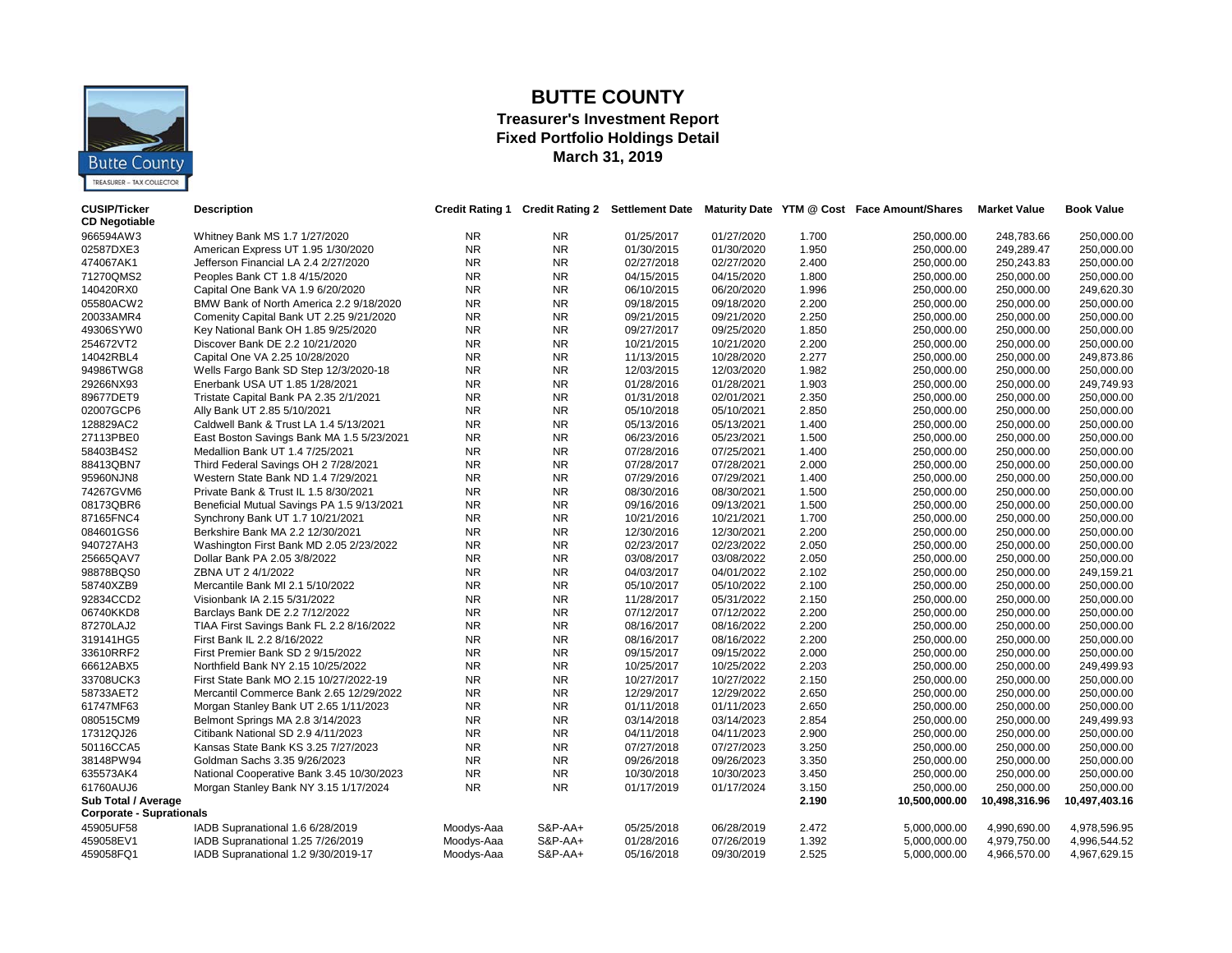| <b>CUSIP/Ticker</b>                           | <b>Description</b>                         | <b>Credit Rating 1</b> | <b>Credit Rating 2</b> | <b>Settlement Date</b> | <b>Maturity Date</b> |       | YTM @ Cost Face Amount/Shares | <b>Market Value</b> | <b>Book Value</b> |
|-----------------------------------------------|--------------------------------------------|------------------------|------------------------|------------------------|----------------------|-------|-------------------------------|---------------------|-------------------|
| 45905UZJ6                                     | IADB Supranational 1.3 10/25/2019          | Moodys-Aaa             | S&P-AA+                | 12/02/2016             | 10/25/2019           | 1.573 | 5,000,000.00                  | 4,961,385.00        | 4,986,711.41      |
| 459058FM0                                     | IADB Supranational 1.125 8/10/2020         | Moodys-Aaa             | S&P-AA+                | 08/23/2016             | 08/10/2020           | 1.140 | 5,000,000.00                  | 4,918,765.00        | 4,998,883.67      |
| 4581X0CS5                                     | IADB Supranational 1.875 3/15/2021         | Moodys-Aaa             | S&P-AAA                | 11/15/2016             | 03/15/2021           | 1.574 | 5,000,000.00                  | 4,956,400.00        | 5,028,961.54      |
| 459058FD0                                     | IADB Supranational Step 4/28/2021-16       | Moodys-Aaa             | S&P-AA+                | 04/28/2016             | 04/28/2021           | 2.115 | 3,000,000.00                  | 2,927,850.00        | 3,000,000.00      |
| 459058FH1                                     | IADB Supranational 1.376 5/24/2021         | Moodys-Aaa             | S&P-AA+                | 06/13/2016             | 05/24/2021           | 1.413 | 5,000,000.00                  | 4,902,050.00        | 4,995,527.79      |
| 459058GH0                                     | IADB Supranational 2.75 7/23/2021          | Moodys-Aaa             | S&P-AAA                | 07/25/2018             | 07/23/2021           | 2.832 | 5,000,000.00                  | 5,052,640.00        | 4,990,231.91      |
| 459058FP3                                     | IADB Supranational 1.376 9/20/2021         | Moodys-Aaa             | S&P-AA+                | 05/19/2017             | 09/20/2021           | 1.900 | 5,150,000.00                  | 5,039,094.75        | 5,085,507.88      |
| 45905UC28                                     | IADB Supranational 2.05 12/28/2021-18      | Moodys-Aaa             | S&P-AA+                | 12/28/2016             | 12/28/2021           | 2.050 | 5,000,000.00                  | 4,812,200.00        | 5,000,000.00      |
| 459058FY4                                     | IADB Supranational 2 1/26/2022             | Moodys-Aaa             | S&P-AA+                | 03/10/2017             | 01/26/2022           | 2.165 | 5,000,000.00                  | 4,964,950.00        | 4,976,597.95      |
| 4581X0CZ9                                     | IADB Supranational 1.75 9/14/2022          | Moodys-Aaa             | S&P-AA+                | 09/14/2017             | 09/14/2022           | 1.803 | 5,000,000.00                  | 4,911,275.00        | 4,991,250.00      |
| 4581X0DA3                                     | IADB Supranational 2.5 1/18/2023           | Moodys-Aaa             | S&P-AA+                | 04/06/2018             | 01/18/2023           | 2.749 | 5,000,000.00                  | 5,040,900.00        | 4,953,547.04      |
| 459058GL1                                     | IADB Supranational 3 9/27/2023             | Moodys-Aaa             | S&P-AAA                | 01/17/2019             | 09/27/2023           | 2.635 | 5,000,000.00                  | 5,160,600.00        | 5,076,686.39      |
| Sub Total / Average                           |                                            |                        |                        |                        |                      | 2.020 | 73,150,000.00                 | 72,585,119.75       | 73,026,676.20     |
| <b>Corporate Notes</b>                        |                                            |                        |                        |                        |                      |       |                               |                     |                   |
| 594918AC8                                     | Microsoft Corp 4.2 6/1/2019                | Moodys-Aaa             | S&P-AAA                | 09/28/2015             | 06/01/2019           | 1.580 | 2,500,000.00                  | 2,506,520.00        | 2,531,687.07      |
| 68389XAX3                                     | Oracle Corp 2.25 10/8/2019                 | Moodys-A1              | S&P-AA-                | 10/06/2015             | 10/08/2019           | 1.845 | 4,162,000.00                  | 4,149,959.33        | 4,178,167.72      |
| 594918BG8                                     | Microsoft Corp 2 11/3/2020                 | Moodys-Aaa             | S&P-AAA                | 08/22/2016             | 11/03/2020           | 1.382 | 5,000,000.00                  | 4,969,990.00        | 5,059,825.28      |
| 594918BP8                                     | Microsoft Corp 1.55 8/8/2021               | Moodys-Aaa             | S&P-AAA                | 08/19/2016             | 08/08/2021           | 1.541 | 5,000,000.00                  | 4,899,780.00        | 5,001,081.61      |
| 084670BR8                                     | Berkshire Hathaway 2.75 3/15/2023-23       | Moodys-Aa2             | S&P-AA                 | 03/20/2018             | 03/15/2023           | 3.101 | 1,000,000.00                  | 1,007,459.00        | 987,076.10        |
| 084670BR8                                     | Berkshire Hathaway 2.75 3/15/2023-23       | Moodys-Aa2             | S&P-AA                 | 04/19/2018             | 03/15/2023           | 3.123 | 1,000,000.00                  | 1,007,459.00        | 986,236.01        |
| 037833AK6                                     | Apple Inc 2.4 5/3/2023                     | Moodys-Aa1             | S&P-AA+                | 05/07/2018             | 05/03/2023           | 3.180 | 5,000,000.00                  | 4,957,840.00        | 4,838,856.90      |
| 594918BQ6                                     | Microsoft Corp 2 8/8/2023-23               | Moodys-Aaa             | S&P-AAA                | 01/18/2019             | 08/08/2023           | 2.820 | 5,000,000.00                  | 4,899,215.00        | 4,827,924.39      |
| 037833CG3                                     | Apple Inc 3 2/9/2024                       | S&P-AA+                | Moodys-Aa1             | 02/27/2019             | 02/09/2024           | 2.894 | 5,000,000.00                  | 5,074,670.00        | 5,024,250.00      |
|                                               |                                            |                        |                        |                        |                      | 2.286 | 33,662,000.00                 | 33,472,892.33       | 33,435,105.08     |
| Sub Total / Average<br><b>Municipal Bonds</b> |                                            |                        |                        |                        |                      |       |                               |                     |                   |
|                                               | California State 2.25 5/1/2019             |                        | S&P-AA-                |                        |                      |       |                               |                     |                   |
| 13063CKL3                                     |                                            | Moodys-Aa3             |                        | 11/24/2014             | 05/01/2019           | 1.900 | 3,000,000.00                  | 2,999,340.00        | 3,005,007.76      |
| 91412GSB2                                     | University of California 1.796 7/1/2019    | Moodys-Aa2             | S&P-AA                 | 08/24/2015             | 07/01/2019           | 1.698 | 5,000,000.00                  | 4,990,750.00        | 5,002,355.44      |
| 882806EM0                                     | Texas Tech University 2.104 2/15/2020      | Moodys-Aa1             | S&P-AA+                | 11/06/2015             | 02/15/2020           | 1.790 | 2,570,000.00                  | 2,561,159.20        | 2,577,725.03      |
| 13063CSQ4                                     | California State 1.8 4/1/2020              | Moodys-Aa3             | <b>S&amp;P-AA-</b>     | 04/29/2015             | 04/01/2020           | 1.680 | 5,000,000.00                  | 4,968,400.00        | 5,008,593.68      |
| 13063DFZ6                                     | California State 2.6 4/1/2020              | Moodys-Aa3             | S&P-AA-                | 04/25/2018             | 04/01/2020           | 2.524 | 3,000,000.00                  | 3,004,590.00        | 3,003,328.45      |
| 8821172X1                                     | Texas A&M University 1.75 7/1/2020         | Moodys-Aaa             | S&P-AAA                | 08/10/2015             | 07/01/2020           | 1.963 | 3,000,000.00                  | 2,973,810.00        | 2,990,892.67      |
| 13063CP87                                     | California State 1.5 4/1/2021              | Moodys-Aa3             | <b>S&amp;P-AA-</b>     | 06/13/2016             | 04/01/2021           | 1.430 | 5,000,000.00                  | 4,920,850.00        | 5,008,385.42      |
| 91412GF59                                     | University of California 1.91 5/15/2021-21 | Moodys-Aa2             | S&P-AA                 | 08/05/2016             | 05/15/2021           | 1.441 | 5,000,000.00                  | 4,947,300.00        | 5,056,354.65      |
| 574193NC8                                     | Maryland State 2.25 3/15/2022              | Moodys-Aaa             | S&P-AAA                | 03/22/2017             | 03/15/2022           | 2.250 | 5,190,000.00                  | 5,152,683.90        | 5,190,000.00      |
| 010878AN6                                     | Alameda County CA 4 8/1/2022               | Moodys-Aaa             | S&P-AAA                | 03/29/2018             | 08/01/2022           | 2.832 | 2,000,000.00                  | 2,098,240.00        | 2,076,503.46      |
| 13063DDG0                                     | California State 2.25 10/1/2023            | S&P-AA-                | Moodys-Aa3             | 01/18/2019             | 10/01/2023           | 2.747 | 5,000,000.00                  | 4,968,900.00        | 4,890,950.00      |
| Sub Total / Average                           |                                            |                        |                        |                        |                      | 1.967 | 43,760,000.00                 | 43,586,023.10       | 43,810,096.56     |
| <b>US Agency</b>                              |                                            |                        |                        |                        |                      |       |                               |                     |                   |
| 3133EFD20                                     | FFCB 1.25 5/23/2019-16                     | Moodys-Aaa             | S&P-AA+                | 02/23/2016             | 05/23/2019           | 1.266 | 5,000,000.00                  | 4,990,625.00        | 4,999,615.38      |
| 31315PM71                                     | FAMC 1.73 7/17/2019                        | <b>NR</b>              | <b>NR</b>              | 07/17/2014             | 07/17/2019           | 1.813 | 5,000,000.00                  | 4,990,465.00        | 4,998,025.00      |
| 31315PTD1                                     | FAMC 1.6 8/23/2019                         | <b>NR</b>              | <b>NR</b>              | 08/25/2014             | 08/23/2019           | 1.765 | 5,000,000.00                  | 4,984,590.00        | 4,996,060.12      |
| 3133EEBN9                                     | FFCB 1.8 11/12/2019                        | Moodys-Aaa             | S&P-AA+                | 11/12/2014             | 11/12/2019           | 1.800 | 5,000,000.00                  | 4,983,065.00        | 5,000,000.00      |
| 3136G2HF7                                     | FHLB 1.6 5/19/2020                         | Moodys-Aaa             | S&P-AA+                | 05/19/2015             | 05/19/2020           | 1.600 | 5,000,000.00                  | 4,955,715.00        | 5,000,000.00      |
| 313383HU8                                     | FHLB 1.75 6/12/2020                        | Moodys-Aaa             | S&P-AA+                | 06/05/2015             | 06/12/2020           | 1.780 | 5,000,000.00                  | 4,963,795.00        | 4,997,848.37      |
| 3133834H1                                     | FHLB 1.375 6/12/2020                       | Moodys-Aaa             | S&P-AA+                | 07/23/2015             | 06/12/2020           | 1.795 | 5,200,000.00                  | 5,138,692.00        | 5,168,759.20      |
| 3130ADSS2                                     | FHLB 2.44 9/9/2020                         | Moodys-Aaa             | S&P-AA+                | 04/05/2018             | 09/09/2020           | 2.419 | 5,000,000.00                  | 5,005,270.00        | 5,001,482.84      |
| 3136G1H28                                     | FNMA 1.7 9/28/2020                         | Moodys-Aaa             | S&P-AA+                | 02/03/2017             | 09/28/2020           | 1.677 | 5,000,000.00                  | 4,954,125.00        | 5,001,642.59      |
| 3130A7CV5                                     | FHLB 1.375 2/18/2021                       | Moodys-Aaa             | S&P-AA+                | 04/07/2016             | 02/18/2021           | 1.315 | 5,000,000.00                  | 4,915,910.00        | 5,005,777.27      |
| 3134G8Y29                                     | FHLMC Step 4/28/2021-19                    | Moodys-Aaa             | S&P-AA+                | 04/28/2016             | 04/28/2021           | 2.122 | 3,000,000.00                  | 2,981,142.00        | 2,997,750.00      |
| 3136G3MV4                                     | FHLB 1.375 5/25/2021                       | Moodys-Aaa             | S&P-AA+                | 05/25/2016             | 05/25/2021           | 1.375 | 5,000,000.00                  | 4,889,190.00        | 5,000,000.00      |
| 3130AD5K4                                     | FHLB 2.18 6/22/2021-18                     | Moodys-Aaa             | S&P-AA+                | 12/26/2017             | 06/22/2021           | 2.197 | 5,000,000.00                  | 4,978,710.00        | 4,997,957.80      |
| 3133EGKA2                                     | FFCB 1.5 7/6/2021-17                       | Moodys-Aaa             | S&P-AA+                | 07/06/2016             | 07/06/2021           | 1.500 | 5,000,000.00                  | 4,911,115.00        | 5,000,000.00      |
| 3130A8QS5                                     | FHLB 1.125 7/14/2021                       | Moodys-Aaa             | S&P-AA+                | 07/14/2016             | 07/14/2021           | 1.201 | 5,000,000.00                  | 4,872,610.00        | 4,990,800.00      |
| 3130AA2F4                                     | FHLB 1.7 11/23/2021-19                     | Moodys-Aaa             | S&P-AA+                | 11/23/2016             | 11/23/2021           | 1.700 | 5,000,000.00                  | 4,920,065.00        | 5,000,000.00      |
| 3133EFZL4                                     | FFCB 2 2/16/2022-17                        | Moodys-Aaa             | S&P-AA+                | 06/28/2018             | 02/16/2022           | 2.831 | 4,560,000.00                  | 4,522,950.00        | 4,452,655.93      |
| 3133EHAK9                                     | FFCB 2 2/23/2022                           | Moodys-Aaa             | S&P-AA+                | 02/23/2017             | 02/23/2022           | 2.000 | 5,000,000.00                  | 4,954,040.00        | 5,000,000.00      |
| 3132X0SK8                                     | FAMC 1.975 5/5/2022                        | <b>NR</b>              | <b>NR</b>              | 05/05/2017             | 05/05/2022           | 1.975 | 5,000,000.00                  | 4,953,360.00        | 5,000,000.00      |
|                                               |                                            |                        |                        |                        |                      |       |                               |                     |                   |